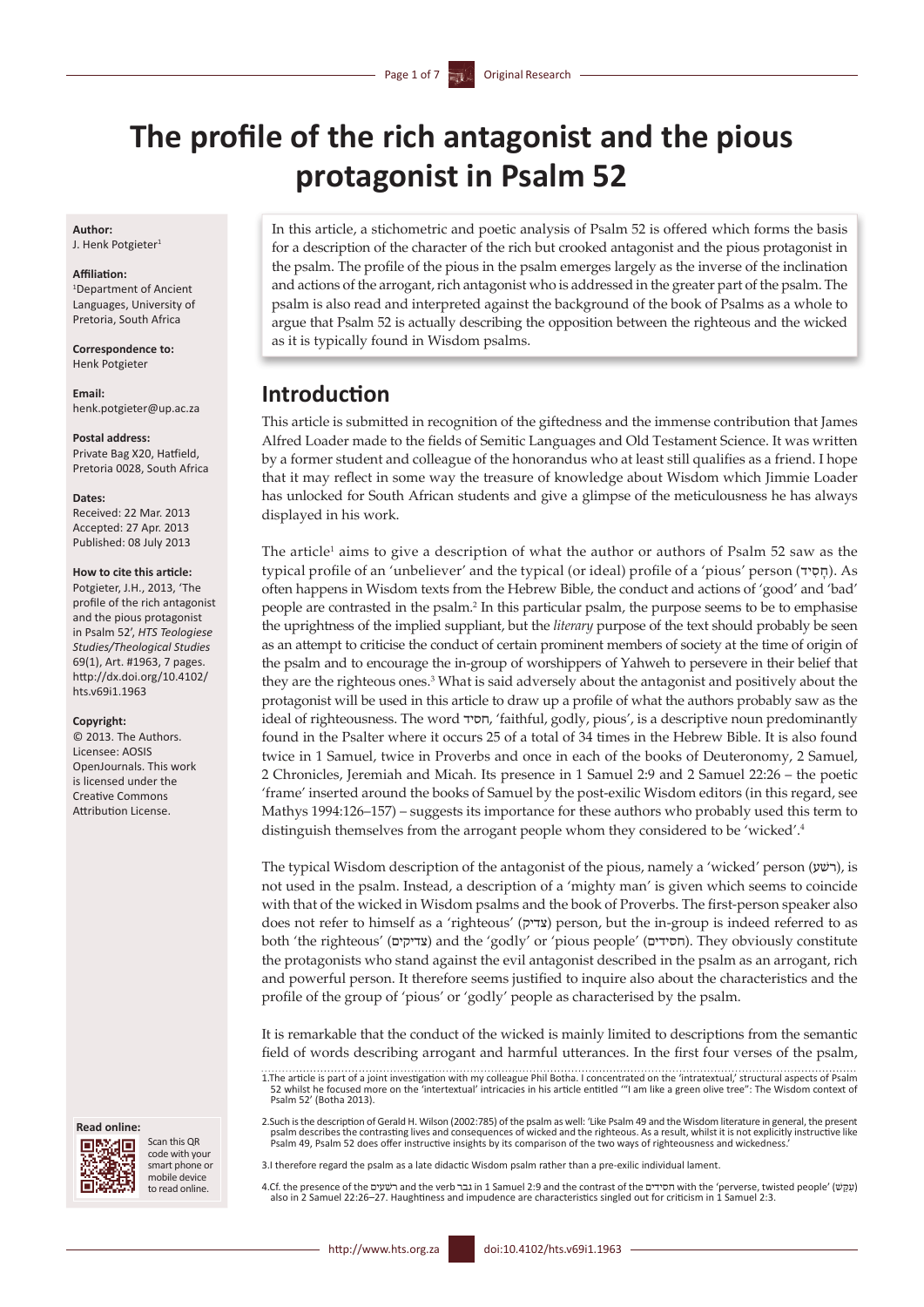**TABLE 1:** Stichometric and poetic analysis of Psalm 52.

| <b>Stanza</b> | Strophe | Hebrew                                                                                            | <b>English translation</b>                                                                           |
|---------------|---------|---------------------------------------------------------------------------------------------------|------------------------------------------------------------------------------------------------------|
|               |         | לַמְנַצֹּחַ מַשְׂכֵּיל לְדַוַד:                                                                   | <sup>1</sup> For the music director; a Maskil of David                                               |
|               |         | בִּבְוֹא  דּוֹאֵג הָאֲדֹמִיֿ וַיַּגֵּד לְשָׁאִוּל וַיְאֹמֶר לָוֹ בָּא דָוֹד אֱל־בֵית אֲחִימֵלֵדְ: | <sup>2</sup> when Doeg, the Edomite, came and told Saul, 'David has come to the house of Ahimelech.' |
|               | Α       | מה־תתהלל ברעה הגבור                                                                               | <sup>3</sup> Why do you boast of evil, O mighty man?                                                 |
|               |         | חֵסֵד אֱל כַּל־הַיִּּוֹם:                                                                         | The steadfast love of God endures all day.                                                           |
|               |         | הוות תחשב לשונד                                                                                   | <sup>4</sup> Your tongue plots destruction,                                                          |
|               |         | כְּתֵעַר מְלַטַּשׁ עֹשׂה רִמְיֵּה:                                                                | like a sharp razor, O worker of deceit.                                                              |
|               | B       | אַהֵבְתַּ רֵע מְטִוֹב                                                                             | <sup>5</sup> You love evil and not good;                                                             |
|               |         | ּשֵׁקֵר! מִדַּבֵּר צֵדֵק סֵלַה:                                                                   | lying and not speaking what is right. Selah.                                                         |
|               |         | אָהָבְתָּ כְל־דִּבְרֵי־בָ֫לַע                                                                     | <sup>6</sup> You love all words that devour,                                                         |
|               |         | לְשָׁוֹן מְרָמֶה:                                                                                 | O deceitful tongue.                                                                                  |
|               | C       | גַם־אֵל יִתַּצְךָ לַנַצַח                                                                         | <sup>7</sup> But God will break you down forever;                                                    |
|               |         | יחתך ויסחד מאהל                                                                                   | he will snatch and tear you from your tent;                                                          |
|               |         | וְשֶׁרֵשְׁדְּ מֶאֱרֵץ חַיֵּים סֵלַה:                                                              | he will uproot you from the land of the living. Selah.                                               |
| $\mathbf{H}$  | D       | ויראו צדיקים וייראו                                                                               | <sup>8</sup> The righteous shall see and fear,                                                       |
|               |         | וְעָלֵיו יִשְׂחֲקוּ:                                                                              | and shall laugh at him, saying,                                                                      |
|               |         | הנה הגבר                                                                                          | <sup>9</sup> 'See the man                                                                            |
|               |         | לָא יַשִׂים אֱלֹהִים מַעוֹזוֹ                                                                     | who would not make God his refuge,                                                                   |
|               |         | וַיִּבְטַח בִּרְב עָשָׁרָוֹ                                                                       | but trusted in the abundance of his riches                                                           |
|               |         | יַעז בְּהַוְּתוֹ:                                                                                 | and prevailed in his own destruction!'                                                               |
|               | Ε       | וַאֲנִי  כִּזְיִת רֲעֲנֶן בִּבֵית אֱלֹהֶים                                                        | <sup>10</sup> But I am like a green olive tree in the house of God.                                  |
|               |         | בְּטַחְתִּי בְחֱסֶד־אֱלֹהִים עוֹלֵם וָעֵד:                                                        | I trust in the steadfast love of God forever and ever.                                               |
|               |         | אודך לעולם כי עשית                                                                                | <sup>11</sup> I will thank you forever, because you have done it.                                    |
|               |         | וַאֲקָוֶּה שָׁמְךָּ כֵי־טוֹב נֵגֶד חֵסְידֵיךָ:                                                    | I will wait for your name, for it is good, in the presence of the godly.                             |

Note: See the discussion in Gesenius and Kautzsch for the translation of  $p$  in the sense of 'without, or separate, or free from' and 'and not' in the two stichs of this verse-line 5 (Gesenius & Kautzsch 1978:§119w, p. 382).

expressions like 'boasting,' 'your tongue devises mischief,' 'your tongue working deceitfully' and 'you love devouring words, you deceitful tongue' are used to describe the conduct of the wicked. The only exception occurs in verse 9 where one aspect of the *emotional life* of the wicked (more particularly his confidence) is described. This consists of his *trusting* in the abundance of his riches.

The profile which emerges of the wicked person is thus that of a wealthy individual who, because of his sound financial power-base, arrogantly thinks that he can say what he likes and use his power to dominate or intimidate other people. It is also implied that the wealth of this person has been gained through the misuse of *speech*. This person's speaking is not only limited to the hurting of and lying to other human beings, but it also constitutes rebellion against God. In this description of the wicked, there is a remarkable resemblance to similar descriptions in Proverbs and also to those in Wisdom palms such as Psalm 73:3–12.5

The opposite of the wicked person is the pious person, the '*chasid*'. A relatively small section of the psalm deals with the pious protagonist. To be able to describe the profile of the pious person in the psalm, one must thus first take cognisance of the words and deeds of the wicked. One of the most important points of contrast of the wicked and the righteous in the psalm, as in many Wisdom psalms, concerns the *trust* of the righteous in God and not in his riches, himself or his own wisdom.<sup>6</sup>

5.Cf. Proverbs 3:5 and Proverbs 11:28. The psalm actually explicates the teaching of Proverbs 11:28: 'He who trusts in his riches will fall, but the righteous will flourish like a green leaf.' The psalm also reflects the situation described in Psalm 12:3–6, a psalm which has been influenced by the book of Proverbs. For this connection, see Botha (2012:40–56).

6.For example Psalms 33:21; 37:3, 5.

Psalm 52 also displays remarkable similarities to Psalm 49 and Psalm 53. A brief comparison with these psalms located in the vicinity of Psalm 52 should provide additional information on the textual strategy of the authors of the psalm and the editors of the book.

The investigation will begin with a thorough structural analysis of the psalm since it seems that the textual strategy of the author was to demarcate the two opposing religious groups with the help of antitheses which highlight their differences. Information gleaned from a structural and semantic investigation of the psalm and the depiction of the antagonist and the group of protagonists will be used to argue that the psalm displays features typically found in post-exilic Wisdom psalms and that its time of composition should probably also be sought in the Persian period.

# **Stichometric and poetic analysis of Psalm 52**

Psalm 52 is a very cleverly composed poem which can be segmented into five strophes (A–E) (see Table 1), which in turn form two stanzas (I-II).<sup>7</sup> Stanza I is bound together primarily through the second person forms (directed at the impious person) which occur in all three strophes. In contrast, the wicked is never addressed directly in stanza II. Strophes A and B contain many similarities and form a parallel in many respects: Formally both strophes conclude in the same

<sup>7.</sup>Fokkelman (2002:62) has the same segmentation into five units, but he does not group the five strophes into stanzas. Weber (2001:238–240), in contrast, segments two stanzas (3–7 and 8–11) similar to the demarcation of stanzas here, but he refrains from demarcating any strophes. Hossfeld and Zenger (2007:61), in principle, agree with the segmentation proposed here, but they promote verses 10–11 to the status of a separate stanza (because it constitutes the only 'I-speech' in the psalm). The analysis of Auffret (1993:3–12) was also consulted. However, he changed the text so radically for his analysis that his structural analysis could not be compared meaningfully.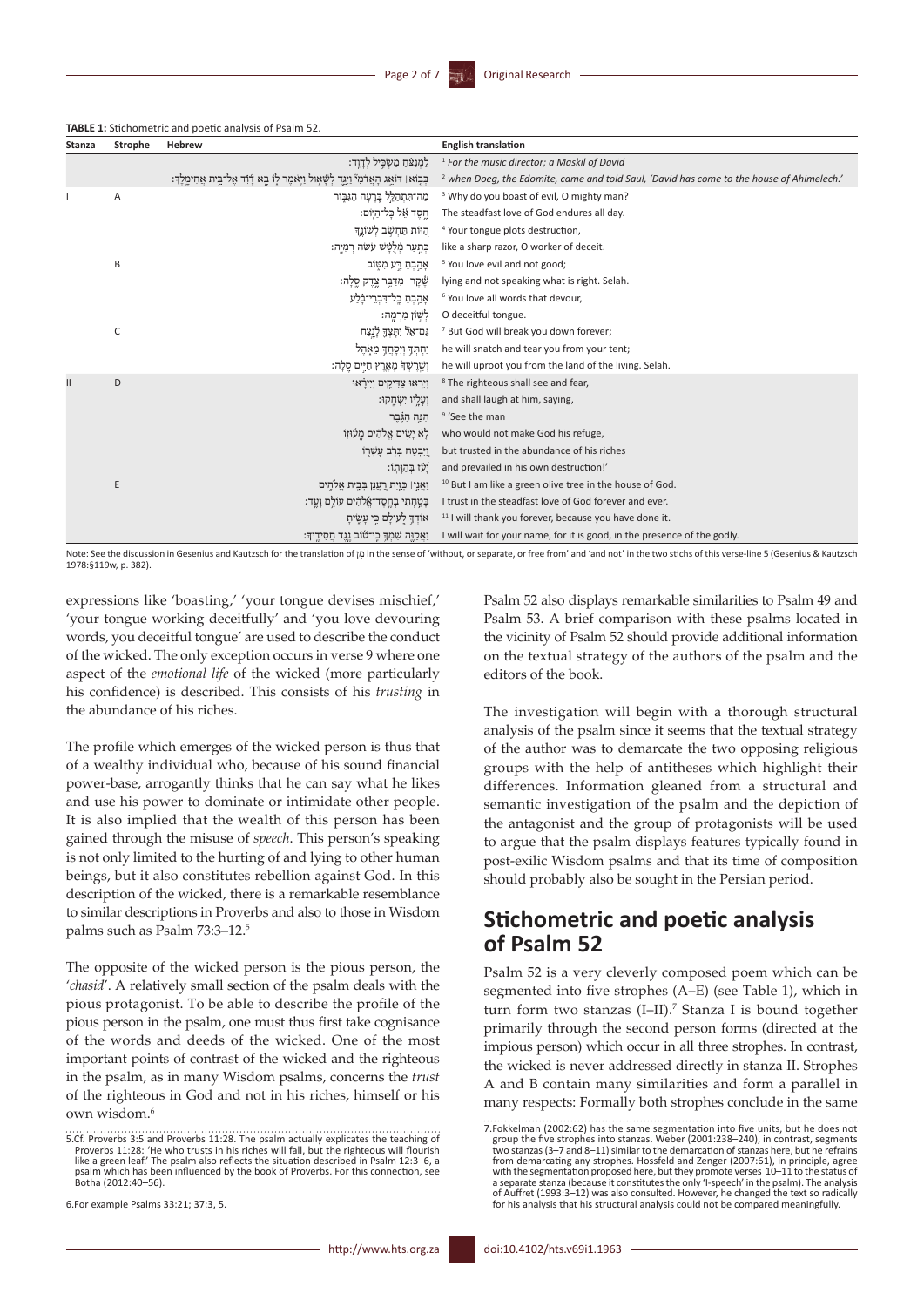manner with the two parallel appellatives 'worker of deceit' and 'tongue of deceit.' In this way, an *inclusio* is created between the two strophes. Both strophes contain an instance of the word 'tongue' (לשׁון, 4a and 6b) and also a word for 'evil' (רעה in 3a and רעה in 5a). The 'destruction' which the tongue 'plans' in 4a develops into 'words that devour' in 6a so that there is a development from A to B. Also, the tongue is like a 'razor or knife' in 4b, but it is represented in 6a as also having teeth which 'devour.' In this shift from a comparison to a metaphor, there is another *Steigerung*. One could justifiably ask why strophes A and B have been separated in two units. The answer is to be found in the repetition of 'love' in 5a and 6a, which links verses 5 and 6 but distinguishes them from verses 3 and 4, and the fact that strophe A forms a parallel to strophe B, with gradual intensification. 'Your tongue' in 4a, which is said to plot destruction metaphorically, develops into synecdoche or personification in 6b where the 'mighty man' of 3a is addressed as being a 'tongue' in 6b.

Strophe C still addresses the evil person, but 'God' is now the subject and the evil person the object. This tristich uses three metaphors to describe the judgement of God on the evil person: He will *break* him *down* (the verb is used elsewhere with a house, a wall or an altar as its object); He will *snatch* and *tear* him from his tent (the expression was evidently borrowed from Proverbs 2:22 which says the same, but נסח [tear down] is also used in Proverbs 15:25 to describe the tearing down of a house) and He will *uproot* him from the land of the living as a plant is being ripped from the soil. This plant metaphor is important since it forms an antithesis to the 'green olive tree in the house of God' in verse 10. It is as if the repetition of מן] from] in the parallel antithetic descriptions in 5a and 5b, 'you love evil and *not* good, and lying and *not* speaking what is right', is echoed in 7b and 7c, 'he will snatch and tear you *from* your tent; he will uproot you *from* the land of the living.' According to Weber (2001:239), the reference to God (אל (in 3b and 7a 'frames' the stanza as a whole. Weber (2001:239) also asserts that the repetition of sibilants and the fricatives ח and כ constitute alliteration that strengthens the idea of being torn out (cf. especially the combination of יתצך [he will tear you out] and לנצח] forever].

Strophe D begins with wordplay (paronomasia), establishing a connection between the righteous' perceiving (יראו) the judgement of God on the wicked and their cultivation of a greater respect (ייראו (for God with a simultaneous mocking of the 'mighty man' (גבור, 3a) who is now appropriately reduced to a normal 'man' גבר), 9a). Stanza II as a whole is characterised by the reaction and attitude of the 'righteous' (8a) and the 'godly' (11b) who, as a group, encompasses the whole stanza (a ring composition).8 The stanza contains three references to God, using the term אלהים in contrast to the two references in stanza I where God is referred to as אל. The wicked was warned in stanza I that the 'steadfast love of God endures all day' (3b) and that God's punishment on him would be 'forever' (7a), but the more intense word עולם) 10b and 11a) is used to describe the enduring trust and gratefulness of the 8.So similarly Weber (2001:239).

pious suppliant in stanza II. It is further augmented with 'and ever' in 10b: 'I trust in the steadfast love of God forever *and ever*.' Whilst the destruction of the evil person will be 'forever' (7a), the trust of the pious suppliant and his thanksgiving will also be 'forever' (10b, 11a). Strophe D is bound together through its having the righteous as the subject (8) whose direct speech (9) is quoted as a way of enlivenment. Strophes D and E also form an antithetic parallel parallelism since the trust (בטח) of the wicked man in his abundant riches (9c) and his own greed (9d) is contrasted with the trust (בטח) of the pious speaker in the steadfast love of God (10b). The ridicule of the righteous in-group also forms a contrast to the encouraging presence of the same people when they wait for Yahweh (11b).

The whole of stanza II, however, also forms an antithesis to stanza I since the boasting (3a) of the evil person is contrasted to the grateful attitude of the pious and his willingness to wait for Yahweh (11b). As has been remarked already, the 'mighty man' of 3a is reduced to a normal human being, a 'man' (גבר) in 9a (an instance of irony) (Weber 2001:240). Similarly, the 'worker' (עשה) of deceit in 4b forms a contrast to Yahweh who effects (עשׂה) salvation (11a) and the 'good' (טוב) which the wicked shuns (5a) forms a contrast to the 'name' of God, which is also said to be 'good' (טוב). The repetition of the stem צדק) 5, cf. צדיקים] righteous people] in 8) establishes another connecting factor. Despite the evil words and intentions of the wicked person, it is the steadfast love (חסד) of Yahweh which carries the day (3b and 10b).<sup>9</sup> There are only two similes in the psalm, one in each stanza, which help to enhance the contrast between the wicked and the upright (4b and 10a). Finally, the stem הוה also seems to be repeated (4a and 9b). In verse 4a it is usually interpreted as representing והָּהַ II [threats] (cf. HALOT), $10$  whilst in verse 9b, it is understood as either והָּהַ I [desire, greed] or else the text is emended from וּתוָֹהַ בְּ [through his desire] to בּהוֹתוְֹ] through his riches] (to form a parallel to עשׁרו] riches] in 9a, thus the suggestion in HALOT). It would seem that with about 20 words or particles being repeated in the poem itself, it was the intention of the poet to repeat the stem or to create another instance of wordplay. For that reason, the text is not emended, and the occurrence in verse 9a is interpreted as 'destruction.' Weber describes the contrast between 'boasting' of evil in 3a and 'praising' God in 11a, thus between false and right eulogising, as a frame for the whole poem (Weber 2001:240). Hossfeld and Zenger (2007:61) in turn find a brace that encloses the psalm in the *Leitwort* חסד] steadfast love] (cf. vv. 3, 10, with the variation .(11 in חסידים

As can be seen from the following diagram (Figure 1), antithesis seems to be the dominant textual strategy of Psalm 52, a characteristic which emphasises the importance of the polarity between the wicked and the pious in the psalm.

<sup>9.</sup>Verse3b forms an antithesis with 3a and constitutes a declaration of trust. In form and content, it can be compared to Psalm 7:12b and Psalm 11:1. Cf. Hossfeld and Zenger (2007:60).

<sup>10.</sup>HALOT is used as an abbreviation for *The Hebrew and Aramaic Lexicon of the Old Testament* (Koehler & Baumgartner 1994–2000). The references are to the words *in loco*. Since the electronic version was used, no page numbers are given.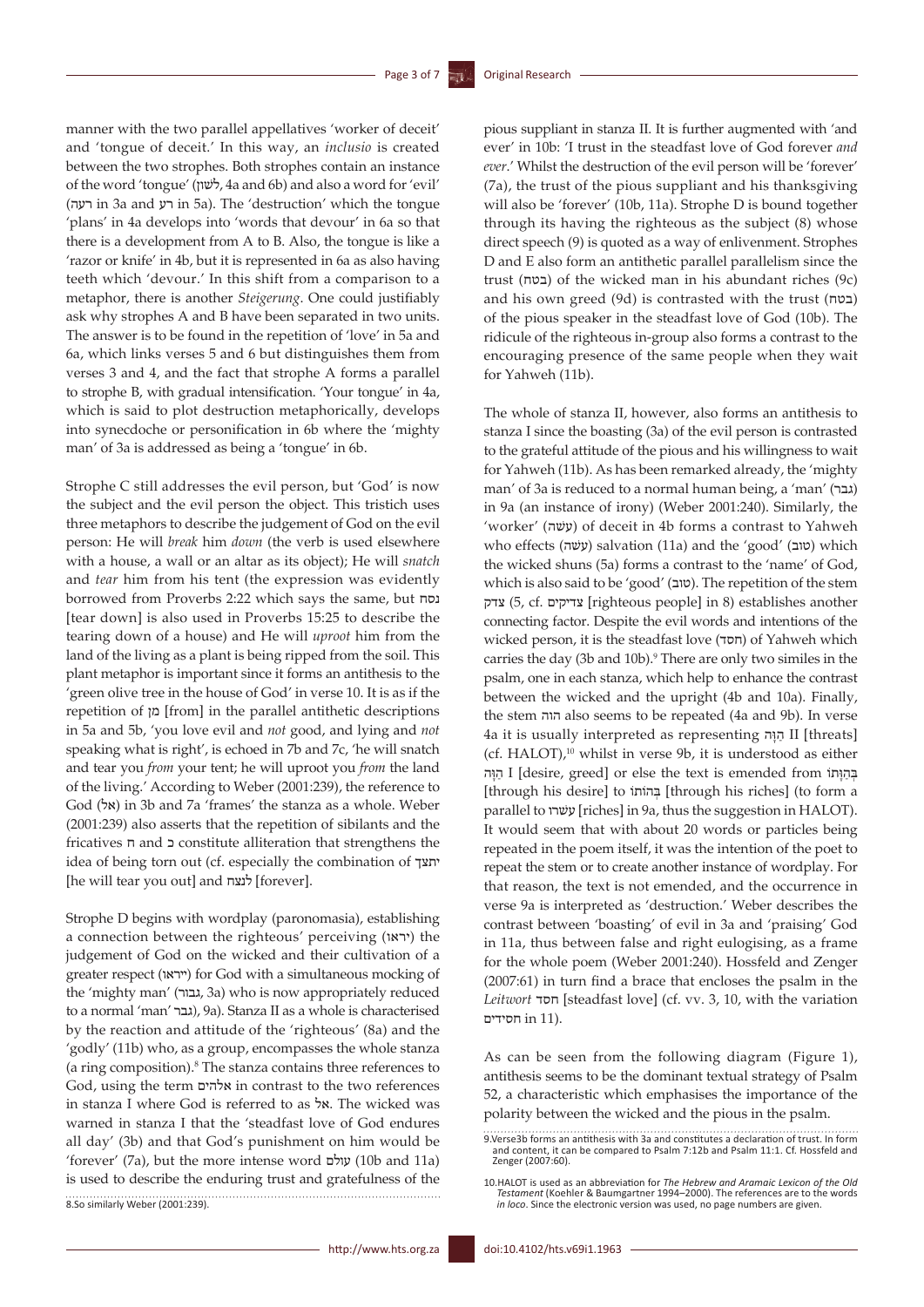

**FIGURE 1:** Schematic representation of the structure of Psalm 52.

# **The profile of the impious**

Because of the structure and contents of the psalm, it is impossible to define the profile of the pious without first defining the profile of his counterpart, the 'unreligious person.' The description of the impious is found especially in the first two strophes, A and B (vv. 3–6), and then again in strophe D (vv. 8–9). His profile can be deduced in these strophes first by the way in which he is addressed and then also by the description of his conduct.

### **The appellatives for the impious**

Four appellatives are used. They are the vocatives הגבור] O hero or mighty man], לשׁה רמיה [O worker of deceit], לשון מרמה [deceitful tongue] and the third person reference to הגבר [the man]. It is evident that there is a connection between the first and last and also between the two middle appellatives, a sequence that creates a chiasmus. Both הגבור and הגבר are derivatives from the stem גבר. The psalm commences by using the epithet 'O mighty man' ironically in strophe A, and the epithet is then scaled down to 'the man or the (mere) human' in strophe D. Apart from the fact that רמיה and מרמה are also both derivatives from the stem רמה, they are synonyms and part of similar constructions as well. They are in both cases the *nomen rectum* in a construct relationship where עשׁה and לשׁון is in the construct state. Not only do the two appellatives conclude the two strophes A and B, but they also substantiate what the real meaning of 'mighty man' is. Because the 'mighty man' is actually 'a worker of deceit' and because he has a 'deceitful tongue', he is nothing but a liar; later in the psalm, he thus becomes a mere 'person' – an object of derision.

Even when the antagonist is referred to as 'the man' (הגבר), there is a measure of irony involved. In the Psalter, this epithet is usually found in a blessing formula, 'Blessed is *the man* who ...' Psalm 34:9 for instance says: 'Blessed is the man who takes refuge in (Yahweh).' The first half of this verse also declares: 'Oh, taste and see that Yahweh is good!' As such, it expresses the same idea as Psalm 52:11 ('I will wait for your name, for it is good') and Psalm 52:10 ('I trust in the steadfast love of God forever and ever'). The irony of the 'man' who would not make God his refuge or trust in him in Psalm 52:9 is therefore all the more poignant. Psalm 40:5 similarly seems

to render the use of 'the man' in Psalm 52:9 ironical: 'Blessed is *the man* who makes Yahweh his trust and does not look to the arrogant or to those who rely on things that are false.' These verses serve as part of the broad allusive context which helps us to understand Psalm 52.

### **The utterances and conduct of the impious**

So what does this 'mighty man' do? The utterances or conduct of the impious can be grouped together according to the strophes in which they occur. In strophe A, two utterances or actions are mentioned. The second action is followed by a comparison which serves to elucidate the action.

### **He boasts of evil**

This use of the Hitpael of the verb הלל [boast] with the preposition בְּ] in] in Psalm 52:3 again seems to imply a certain amount of irony since the usual expression in the Hebrew Bible is for the faithful to 'boast' or 'glory' in Yahweh or God, often employed in a parallel construction with to 'rejoice' in God.11 So, for instance, is David said to have given Asaph and his colleagues a song of thanksgiving to Yahweh<sup>12</sup> which contains the command to 'boast in his holy name' (קדשׁו בשׁם התהללו, 1 Chr 16:10). This verse is identical to Psalm 105:3 from where it was borrowed according to Gosse.13 The parallel stich reads: 'Let the hearts of those who seek Yahweh, rejoice.' The author of Psalm 34, a late Wisdom psalm, similarly declares in verse 3: 'My soul will boast in Yahweh (ביהוה תתהלל נפשי); let the afflicted hear and rejoice.'<sup>14</sup> In addition to the parallel complement 'to rejoice', other parallels are 'to be vindicated'15 or 'to bless oneself in him.'16 In contrast to this, Psalm 97:7 declares that all who 'boast in idols' (באלילים המתהללים (are put to shame since all gods bow before Yahweh.

Apart from Yahweh and idols, there are only a few other things mentioned in the Hebrew Bible in which one can 'boast.' These include a man boasting of 'gifts never given' (Pr 25:14), wise people 'boasting in their wisdom' (in Jr 9:22), a mighty man (הגבור' (boasting in his might' and a rich person 'boasting in his riches' (יתהלל עשיר בעשרו). All such boasting is discouraged in this one verse in Jeremiah. In the next verse, the instruction is given that anyone who would want to boast should boast in the fact that they understand and know Yahweh and know that he acts out of steadfast love, justice and righteousness on earth, the things in which he delights.

These two verses in Jeremiah 9:22–23 definitely seem to be significant for the understanding of Psalm 49:7 and also for understanding Psalm 52:3. In Psalm 49:7, the psalmist

11.Psalm 105:3 (= 1 Chr 16:10); Isaiah 41:16; Psalm 63:12; cf. also Psalm 64:11 which speaks of 'rejoicing' in Yahweh, taking shelter in him and 'boasting' without repeating 'in Him.'

12.Cf. 1 Chronicles 16:7. 13.Cf. Gosse (2010:22). 14.Cf. also Psalm 64:11. 15.Isaiah 45:25. 16.Jeremiah 4:2.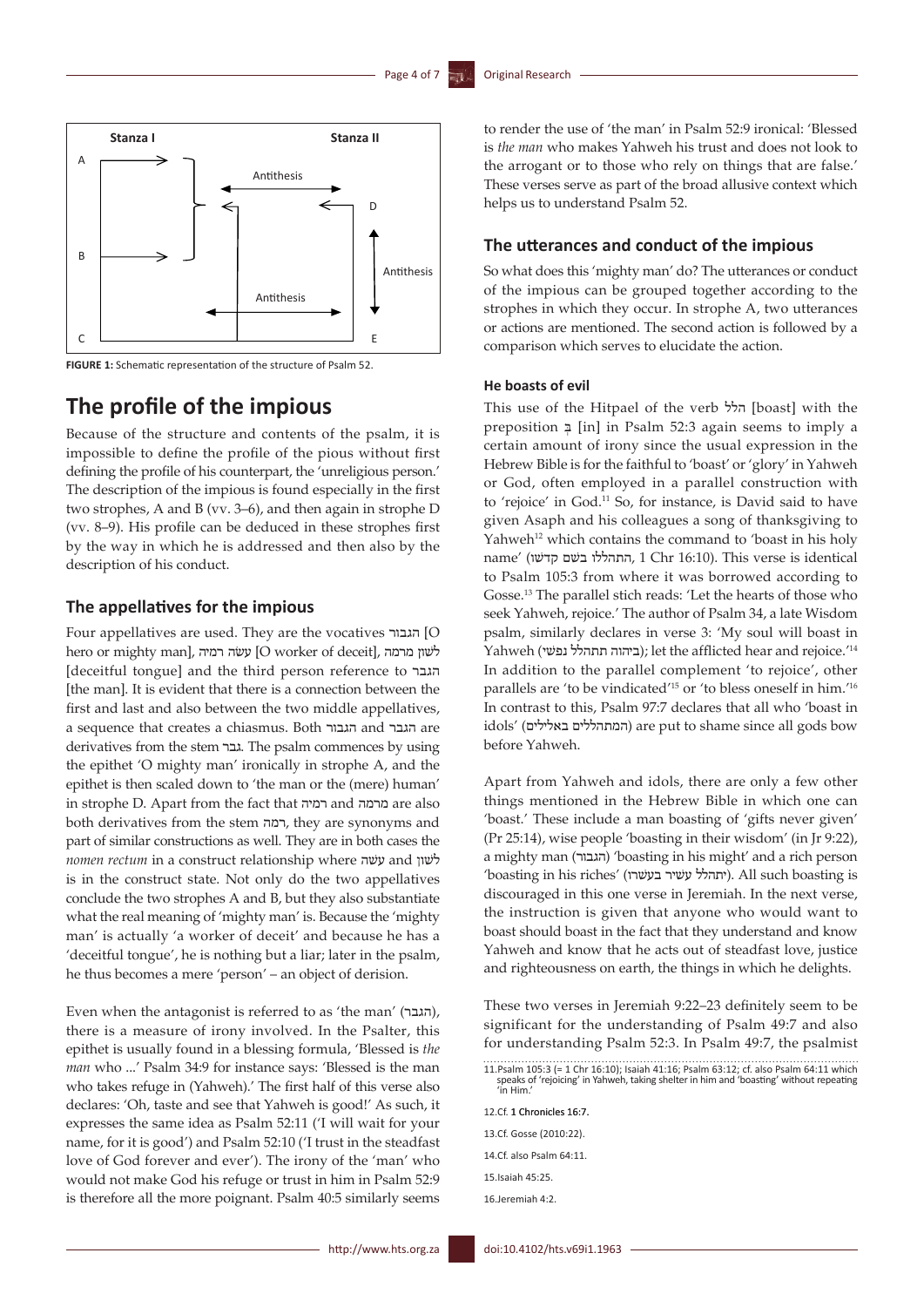describes his opponents as people who trust in their wealth (על־חילם הבטחים (and 'boast in the abundance of their riches' (וברב עשׁרם יתהללו), using the same expression as in Jeremiah 9:22 (עשיר בעשרו אל־יתהלל) but in the plural. The verse in our psalm seems to take cognisance of both Jeremiah 9:22 and Psalm 49:7 since it asks the 'mighty man' (הגבור, cf. its occurrence in Jr 9:22) why he boasts 'in evil.' The connection with Jeremiah 9:22 and with Psalm 49:7 is found in the fact that the opponent is described later in the psalm, in Psalm 52:9, as 'the man (הגבר) who would not seek refuge in God but trusts in *the abundance of his riches* (ויבטח ברב עשרו) and prevail in his own destruction (יעז בהותו).<sup>'17</sup>

As was the case with the epithets 'mighty man' and 'the man,' the expression to 'boast of evil' thus also seems to constitute irony. The wicked antagonist of Psalm 52 is described as the dark counterpart, the exact opposite, of the righteous as it is found in other psalms.

#### **His tongue plots destruction like a sharp knife**

The second action in strophe A, that of 'plotting' (חשׁב), belongs in general semantic theory (cf. Louw & Nida 1988:349) to a semantic sub-domain of 'to intend, to purpose, to plan' within the semantic domain 'to think,' 'which involves essentially the processing and manipulation of information, often leading to decision and choice.' In this instance, the information is manipulated or shaped by the tongue of the impious towards the destruction of the pious. It is done with such malicious efficiency18 that it is compared to the effects of a sharpened knife or a razor.<sup>19</sup>

The image of the wicked person who makes it his objective to harm the חסיד] pious] through lies and calumniation calls to mind Psalm 4 where the suppliant asks in verse 3, 'O children of men, how long will my honour be shamed? (How long) will you love vain words and pursue lies?' He then warns his opponents in verse 4: 'But know that Yahweh sets apart the *pious person* for himself, the Lord will hear when I call to him.' Falsehood, flattering and deceptive speech are also the weapons of the arrogant (גבר) opponents of the pious (חסיד) in Psalm 12. Very often in the Psalter, the pious are represented as the ones oppressed by arrogant people who seem to be powerful with words.<sup>20</sup>

#### **The conduct of the impious in strophe B (vv. 5–6)**

The next *five* utterances and actions of the impious are grouped together in strophe B and seem to be the natural result of the 'planning' in strophe A. They consist of two binary pairs

18.See Psalm 59:8.

and a final concluding remark. The choice that was made after the planning is first expressed in the general terms of a binary pair: 'you love evil and not good.' By using the word רע] evil], a connection is made to the רעה] wicked] in the initial statement in verse 3. Instead of 'boasting in Yahweh', as is expected of the righteous according to other psalms, the impious boasts in evil. This becomes part of an attitude or a philosophy of life to choose evil and not good. This attitude is congruent with what is said about the wicked and the opposite of what is said about Yahweh and the righteous in other psalms. The preference for evil, for instance, forms a link to the following psalm, Psalm 53, where both verse 2 and verse 4 state that 'there is none who does good.'

This preference of the wicked for evil is subsequently explained in Psalm 52 by a more specific binary pair: 'You love lying and not speaking what is right.' It is clear that the movement is from the general to the specific. The metaphoric expression, 'you love all words that devour', brings to a head what the implications of the lies of the impious are. From the contexts where the verb בלע is used, it seems that 'to swallow, to consume completely' is part of the meaning it conveys. The words of the impious destroy the life expectancy of the pious. The evil that the impious plans and in which he boasts is executed in utterances which are untrue. These lies work to the detriment of the pious to such an extent that their existence is threatened. Similar to the preference for evil, this metaphoric complex also forms a connection to Psalm 53. Those 'who work evil' are described in Psalm 53:5 as consuming the people of Yahweh 'as though they were eating bread'. The source of this metaphor is not, as Goulder (1990:71–83) thinks, military terminology but the Wisdom criticism found in Proverbs 30:14 against 'the generation whose teeth are like swords and whose molars are like knives to devour the poor from the earth and the needy from among the human race.'

### **The conduct and attitude of the impious in strophe D (vv. 8–9)**

The difference between the description of the impious in this strophe and the previous strophes is twofold. Firstly, the description is given through the eyes of the righteous and is therefore done in the third person. Secondly, in contrast to the previous description, the focus is now on the attitude and conduct of the impious person and not so much on his utterances. Thus the quadruple reaction of the righteous is foregrounded; they *see*, they *fear*, they *laugh* and they *say* (the last verb is implied). The first two reactions are consequences of God's retaliation, which is described in strophe C, and the last two are aimed at the impious.

Through the intervention of God in strophe C, the roles of the impious and the pious were changed. In the first stanza (vv. 3–6), the impious person was the 'mighty man', and the pious was the object of his evil planning and his 'words that devour'. In strophe D in the second stanza, the 'mighty man' of strophe A becomes only 'the man' and is now an object of

<sup>17.</sup>The noun והָּהַ plays an important role in this psalm and other psalms in its vicinity. It occurs in Psalm 52:4 and Psalm 9 and also in Psalm 55:12 and Psalm 57:2. In all three psalms, the destruction is associated with dangerous words and speech – cf. Psalm 55:10 and Psalm 22 (softer than butter and more soothing than oil, yet hiding war and really being drawn swords) and Psalm 57:5 (people whose teeth are spears and arrows, and whose tongue is a sharp sword).

<sup>19.</sup>In Psalm 7:13, the same verb לטשׁ is used for the sharpening of a sword.

<sup>20.</sup>The 'arrogant' (עשׂה גאוה) are also the enemies of the חסידים] [righteous] in Psalm .31:23. In Psalm 32:6 and 10, it is the 'wicked' who are the opponents of the חדשיד.<br>Psalm 37:28 shows proximity to Psalm 52, for the מידים are said to be preserved<br>'forever' by Yahweh, whilst the 'seed of the wicked (מיל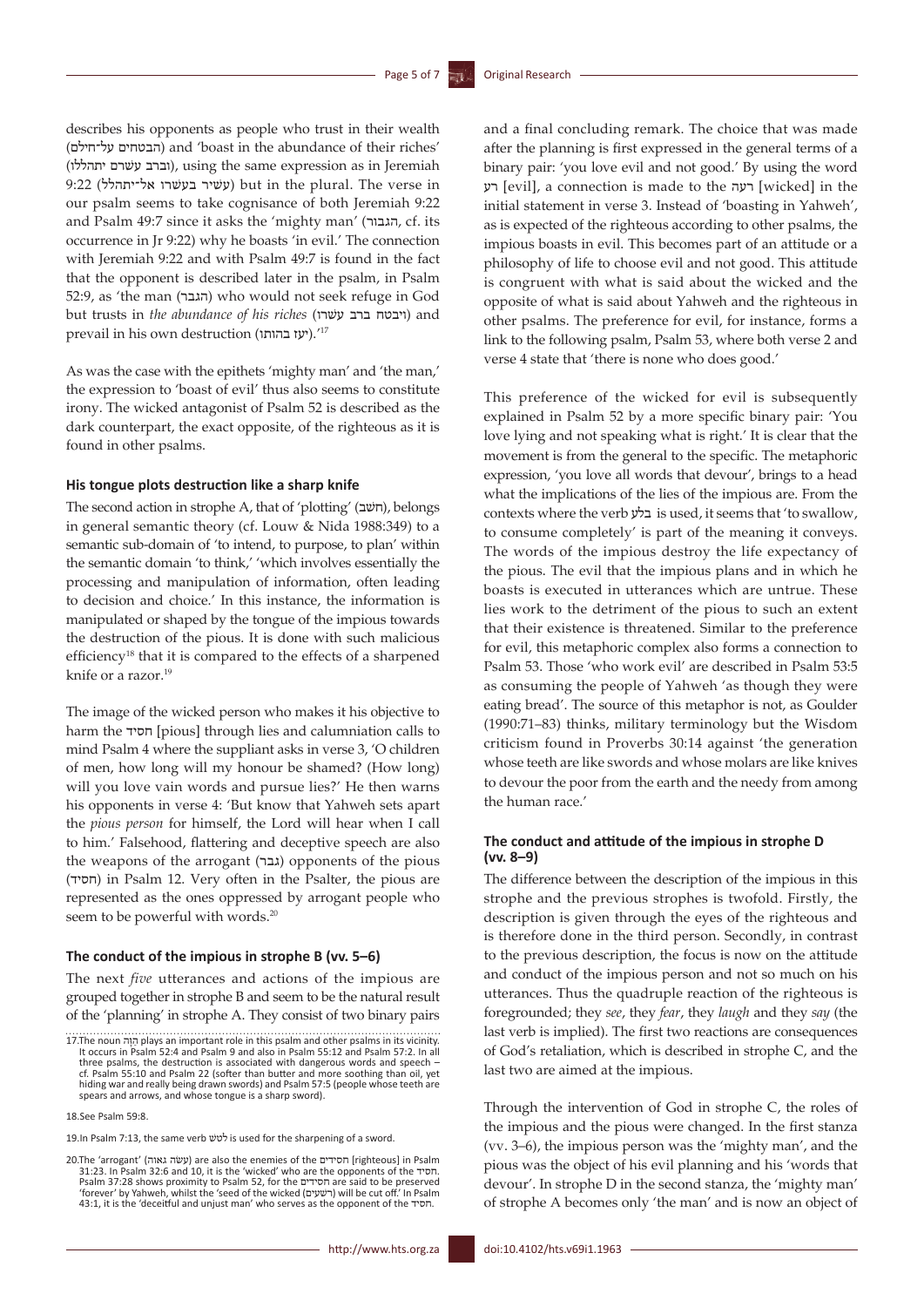laughing and ridicule. Where the expression 'the man' is the subject of a formula of blessing in the other psalms, in Psalm 52 it is the object of ridicule. The ridicule is formulated by, *inter alia,* the same person who was the victim of his planning and evil deeds. In contrast to his 'sharp' tongue, which kills and devours with deceit, the ridicule of the righteous is only implied: Their words are quoted, but the utterance is described as 'laughing.'21

Why will this happen to the impious? The answer to this question is given by the righteous. It is mainly because the wicked person made the wrong choice. Instead of making *God* his refuge, he trusted in the abundance of his *riches*. As a result of this, he prevailed in his own destruction.<sup>22</sup> There is coherence and connectivity between the three actions. The wrong conduct of the impious is contrasted to the right conduct of the pious. The consequence of the wrong conduct is destruction. In this antithesis between the first and second actions, the major difference between the pious and impious is illustrated. The pious trusts or takes refuge in God whilst the impious trusts (בטח) in his riches. Therefore his end will be fittingly the הוה, the 'destruction' which he planned (v. 4) for others. With this verdict the description of the impious comes to an end and nothing more is said about him. In the next verse (10), the pious is the centre of attention.

# **The profile of the pious (**צדיק **or** חסיד **(**

Whilst the description of the impious is done either in the second or third person, the pious describes himself and his own conduct in the first person. With the foregrounding of the personal pronoun with *vav* adversative (ואני (with which the strophe begins, one gets the sense of a confession or a credo which will follow. The credo commences not with what he *believes* or *does* but with an image. In this image, the pious is compared to an olive tree. One must be aware of the strategy of the poet to refer backwards or forwards by using the same word or words derived from the same stems. Sometimes the referred words will have the same meaning and sometimes the meaning will differ, but a framework is created through which the profiles of the two antagonists are elucidated.

### **'I am like a green olive tree in the house of God'**

The expression 'green olive tree' occurs only twice in the Hebrew Bible – in this psalm and in Jeremiah 11:16 – but the idea of the סידִ חָ which is compared to a tree planted in the 'house of God' is worked out extensively in Ps 92:13–15 (note the same image also in Ps 1 and in Jr 17). It seems that the expression conveys the idea of vitality, prosperity and stability. This life-enhancing existence of the סידִ חָ stems from the blessings of God which form an antithesis to God's punishment for the wicked in strophe C of stanza I. In fact, it is only against the backdrop of that punishment in strophe C that the full extent of the expression can be grasped.

21.Such laughing is of course also a Wisdom motif since Lady Wisdom threatens to 'laugh' at the distress of those who would not follow her advice (Pr 1:26).

.See the comments of Tate in notes 9a and 9b on the translation of עזז and הוה in this verse (Tate 1990:34).

Especially the last stich, 'he will *uproot* you from the land of the living' is the precise opposite of 'a green olive tree in the house of God.' The 'uprooted (dead) tree' of strophe C is contrasted with the 'green (living and thriving) olive tree', and the 'house of God' is the 'land of living' *par excellence.*<sup>23</sup> It is noteworthy that the image of a verdant tree is often contrasted in the Hebrew Bible with the image of the wicked as chaff being scattered by the wind or a plant that withers or is uprooted.24

## **'I trust in the steadfast love of God forever and ever'**

Not only does this verse-line pick up the theme of the covenant love of Yahweh from verse 3, but it also stands in stark contrast to the conduct of the impious person in verse 11 who 'trusted in the abundance of his riches'. There is also a significant change regarding the wording of the theme in verse 3. Verse 3 speaks about 'the steadfast love of God which endures all day.' The 'all day' becomes 'forever and ever' in verse 11. It is not only a momentary act of the pious, which lasts for a day, but his trust in the steadfast love of God is a way of life which endures for his whole life. The phrase 'forever and ever' in this stich as well as in the next one strengthens the idea that this is actually a credo or at least part of one.

### **'I will thank you forever, because you have done it'**

Thanksgiving or praise is an integral part of the Psalms of Praise and the Psalms of Lament, but it is also part of other literary types of the psalms as in this case. The combination of thanksgiving with 'forever' (לְעוֹלָם) occurs in a number of psalms,25 but taken together with the 'forever and ever' of the previous line, it accentuates the fact that thanksgiving, in contrast to what is true of the impious, is an integral part of the life of the pious person. According to Van der Ploeg (1973:327), the expression 'because you have done it' is well attested in the Old Testament<sup>26</sup> and is a summation of everything that Yahweh did for the pious, including the punishment of the impious. So the thanksgiving of the pious is a result of the blessings which he received from God.

### **'I will wait for your name, for it is good, in the presence of your faithful'**

Nowhere in the psalm is the impious called a רשׁא] wicked] and only in the last verse-line of the psalm is the pious suppliant by implication described as a חסיד. This happens when he says 'I will wait in the *presence* of your faithful' (חסידיך(. Twenty-five per cent of the occurrences of the stem, קוה' to await, to hope', in the Hebrew Bible is found in the Psalms. It often expresses the ideal attitude of the pious in

24.Cf. Psalm 1:3–4; Psalm 37:2, 35–36; Psalm 92:8–16; Jeremiah 17:5–8. 25.Psalm 30:13; Psalm 79:13 and Psalm 86:12.

26.Psalm 39:10; Psalm 22:32 and Isaiah 38:15.

<sup>.</sup>Keel (1997:123): 'The temple is a sphere of highly intensified life and blessing.' Cf. also p. 135 for the presence of trees in the courts of the temple.